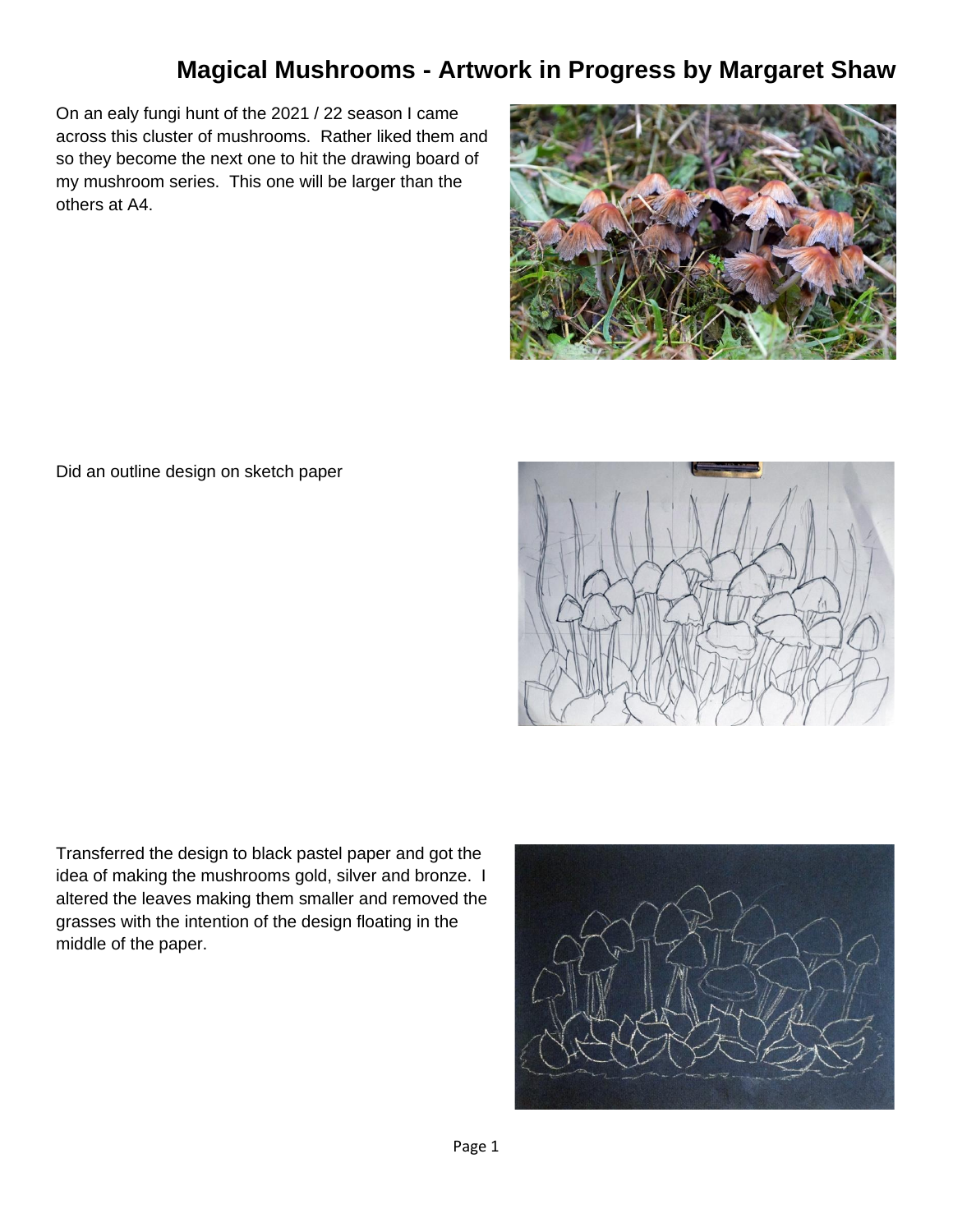## **Magical Mushrooms - Artwork in Progress by Margaret Shaw**

Bronze, Silver and Gold polychromos pastels chosen to work the mushroom caps.

The original name in mind was Bonnet Cluster however these took on quite an enchanting appearance with their glow. The title changed to Magical Mushrooms.



Added the stems and leaves with metallic pencil.



At this point a new set of metallic pencils arrived. I went over the leaves and stems again and what a difference.

Next moved onto the ground started with light green simply to hold the design in place.